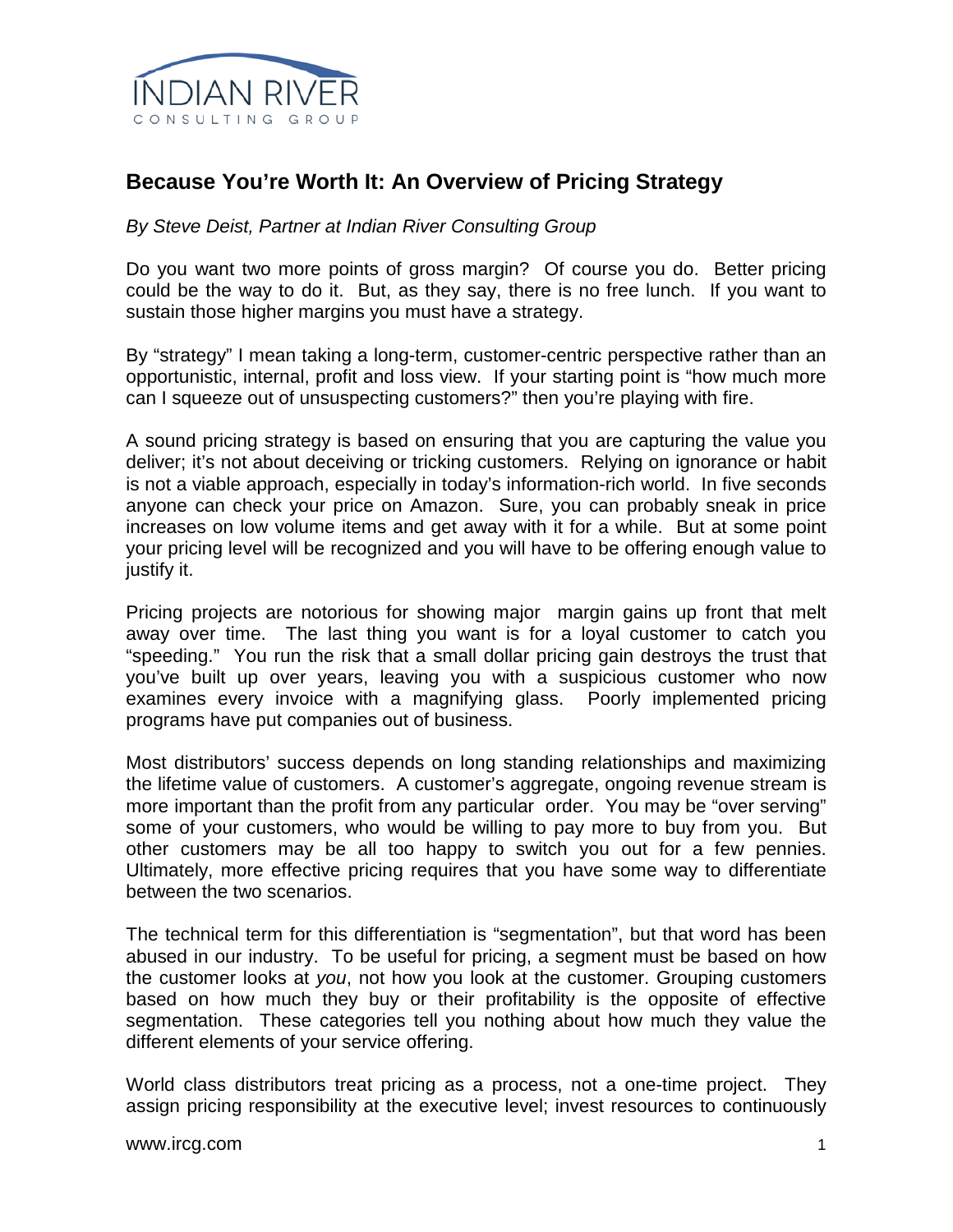

monitor and improve pricing realization; and have systematic feedback loops to objectively measure the impact of changes. We've found the best results occur when the pricing owner is in a product management or product marketing role. If this individual is measured on product profitability, she will be well placed to make appropriate trade-offs between gross margin percentage (speed) and revenue volume (altitude). Sometimes lowering prices will actually generate more total gross margin dollars, not to mention give the sales reps competitive weapons to open doors.

You can learn more about pricing strategy at my University of Innovative Distribution (UID) course.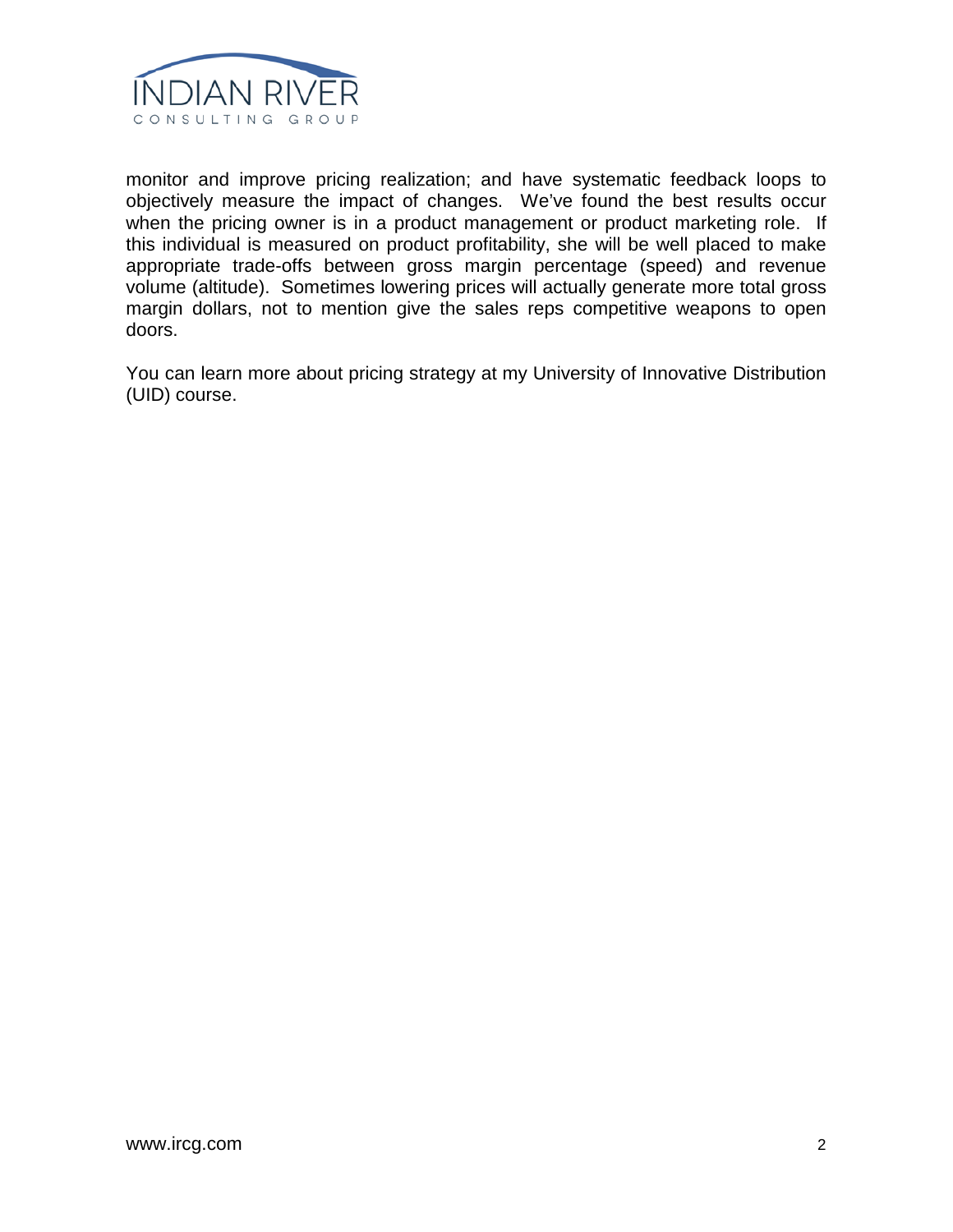

## **Where Do We Begin? The Case for Strategy**

*By Steve Deist, Partner at Indian River Consulting Group*

A successful distributor CEO once told me that talking about strategy "makes the hair on the back of my neck stand up." He was expressing the common complaint that strategic planning is an academic exercise that doesn't add value. Historically, distributors have focused on execution not strategy. Growing the business one customer at a time, controlling expenses and having a strong enough balance sheet to survive recessions.

Today the world looks different. Distributors are facing new challenges from Amazon and other low cost, internet-only catalog houses. Manufacturers no longer see distributors as their only or even their best channel to market. Buyers have complete information at their fingertips. They spend more time on social media than listening to sales pitches. It's getting very tough to survive, no matter how well you execute the same old game-plan.

But this is not the time for fear or panic. Distribution has overcome scary market shifts in the past: remember big box stores and online MRO market places?. Despite all the challenges, distribution represent exactly the same portion of our economy today as it was immediately after World War II – about 5.7% of GDP. I believe that future has never been brighter for distribution. The world is headed away from mass production toward an age of mass customization. Distributors that embrace data and think strategically are growing faster and making more money than ever.

Distributors are incredibly adaptive and know more about their customers than anyone else. The key is to use these strengths wisely – to focus your company's limited resources on the right things. Strategy is really just another word for focus. It's about deciding what you are going to do and, maybe more importantly, what you are *not* going to do.

There's a lot of confusion about the word "strategy". Most distributors have some form of business plan. This is often a set of numeric goals tied to some big projects or initiatives. A true strategy includes two more elements. The first is market positioning. Your ideal position in the market should be based on an unbiased understanding of who your customers are; what they are really buying from you and why; and where there's a good fit between your capabilities and their needs. The key word is "unbiased". You may feel that superior technical knowledge at your counter or face-to-face field sales calls are really important. But, if a customer chooses to buy from Amazon instead she is telling you loud and clear that these services are not worth a price premium. Understanding, accepting and acting on this knowledge is the essence of market positioning.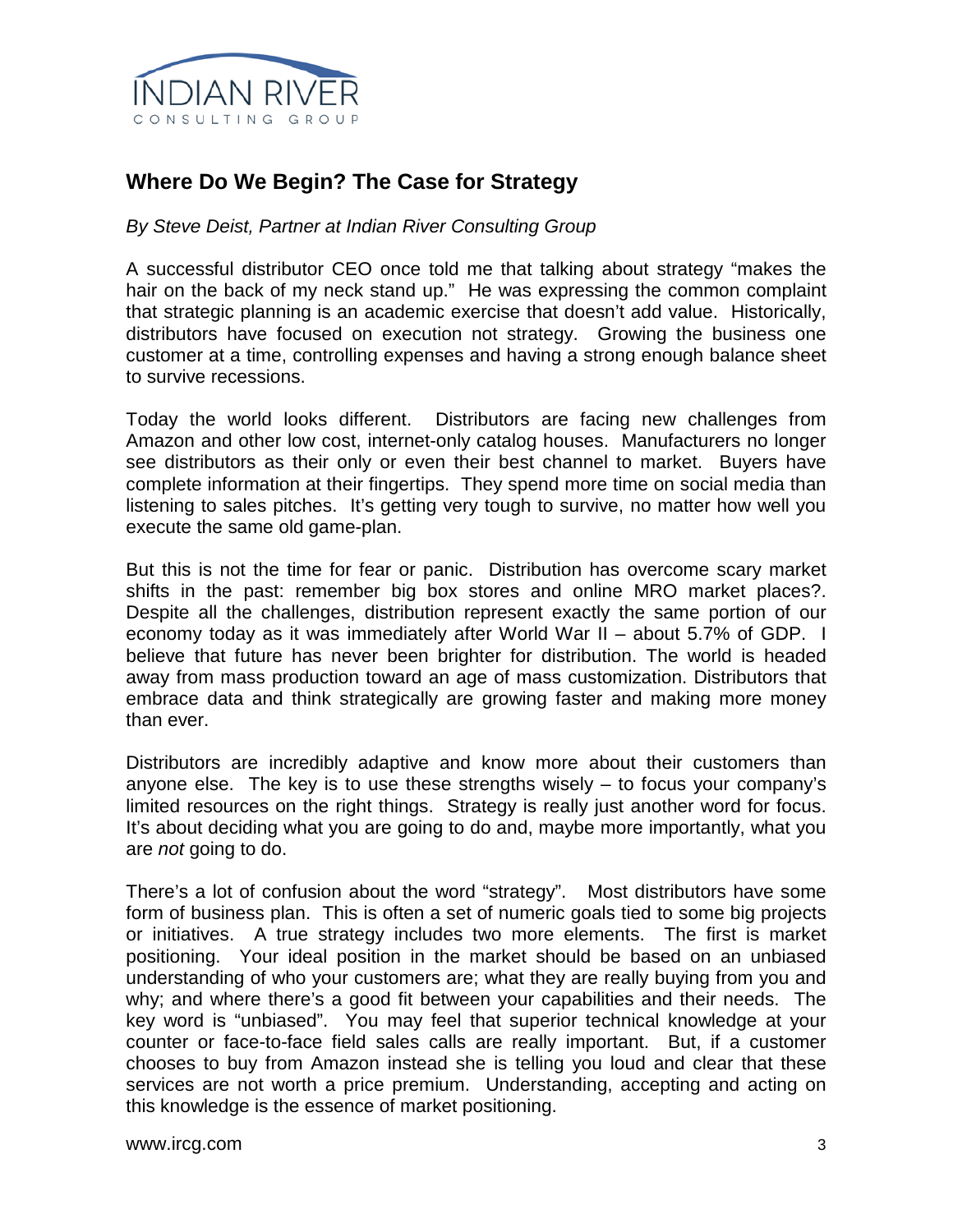

The second element is operating model alignment. A real strategy involves redeploying your resources to fit your ideal market position. Let's say your target customers demand highly automated, "stupid easy" order processing. If you are spending 8% of your revenue on field sales and 1% on information technology then your operating model is misaligned. No matter how hard you work on those business plan initiatives you won't be successful. In fact, companies often discover that with the right operating model in place there is less need for big projects and cross-functional teams.

Market re-positioning and operating model alignment are not easy. But in today's world they are no longer optional. At my University of Innovative Distribution (UID) course I explain exactly how to develop a "real" strategy to tackle today's challenges head-on.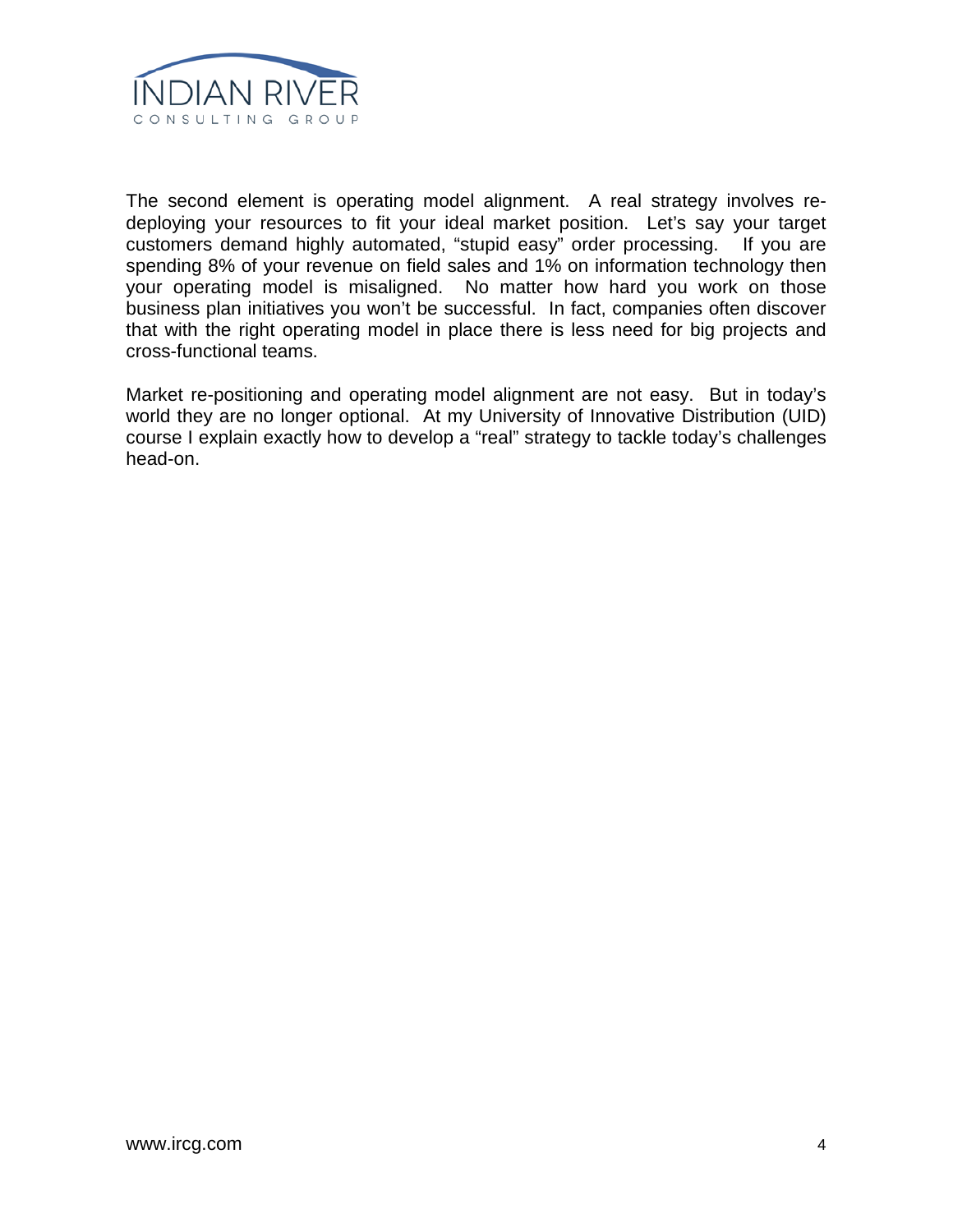

## **Big M Marketing**

## *By Steve Deist, Partner at Indian River Consulting Group*

Most people in wholesale-distribution think of "marketing" as including things like advertising, trip promotions, search engine optimization and email campaigns. These are important activities but they are really tactical, not strategic. I call them "little m" marketing.

How do you know if the ad has the right message? Which customers should be targeted for promotional campaigns? To answer these questions you need to understand who your target customer segments are, and what they really want to buy from you. Figuring this out involves "big M" marketing. Big M marketing is about fundamental customer insight and market data.

Technology has radically altered the marketing toolkit, but the principles of Big M marketing haven't really changed over the past 50 years. Big M marketing comes down to three things: segmentation, targeting and positioning. Segmentation is putting customers into categories based on what they want from a supplier like you. Targeting is determining which segments are a good fit for you. Positioning is adjusting your brand and offering to be aligned with the needs of your target segments.

Little m marketing is really the tactical execution of positioning.

Here's an example. A distributor sells to contractors that do commercial audio-video installations. The distributor offers a range of services beyond basic product availability. These include inventory management, project management, training courses, business consultation and installation support. As part of a segmentation exercise the distributor realized that its customers fell into two very different buckets. One group gets jobs through a "spray and pray" approach: they bid on everything they can find and play the odds, winning 10% or 20% of their proposals. The other group focuses on innovation and specialization: doing jobs that no one else can pull off.

The distributor estimated the size and growth rate of both segments. It also did a profitability analysis to understand whether and how it could serve the segments economically. Both segments were deemed attractive but they clearly have very different needs. The distributor acted on this insight decisively.

For the "spray and pray" group the distributor stopped promoting training, project management and business consultation services. It changed its branding to emphasize low price and reliability. It added full visibility to quotes on its website and app.